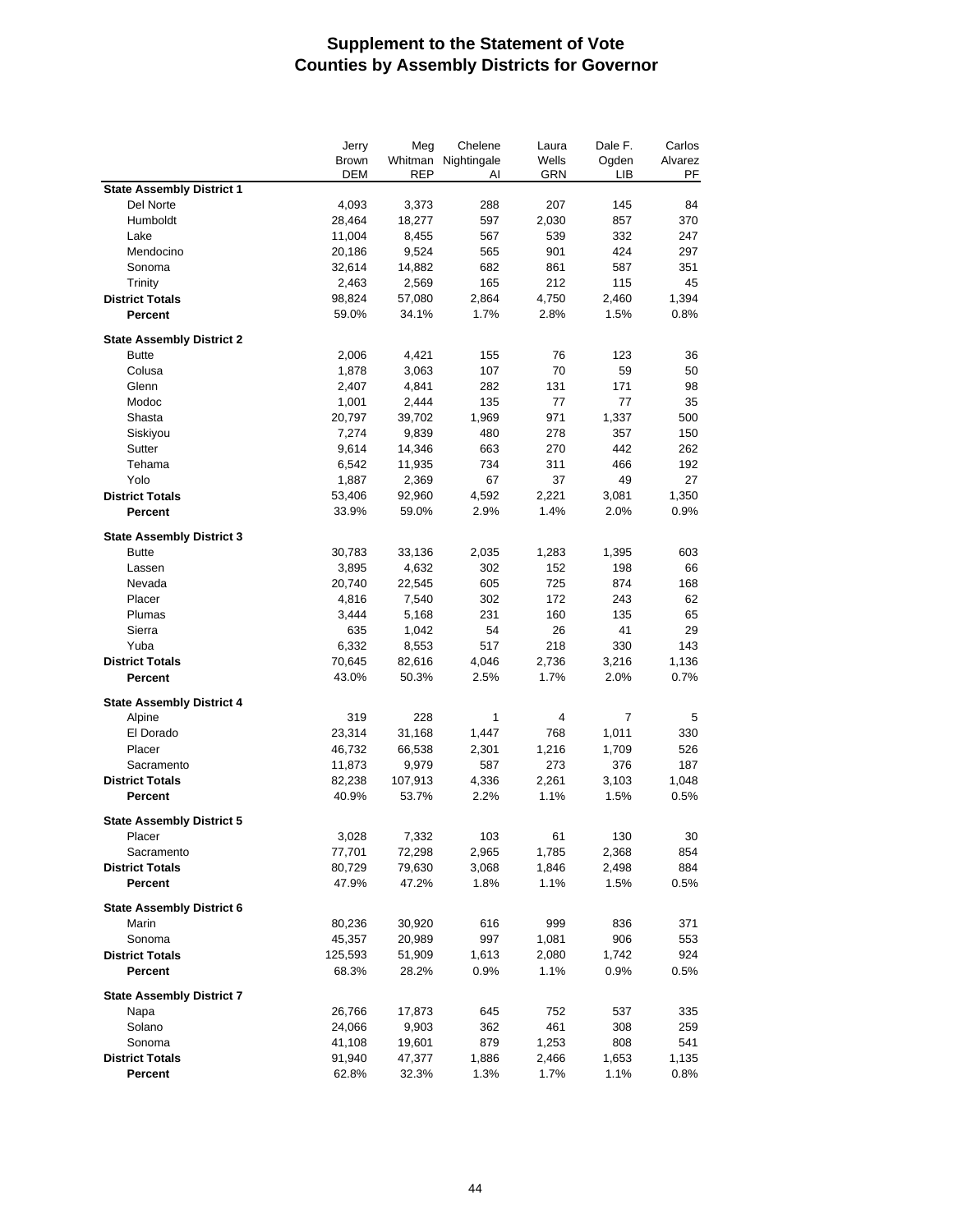|                                                   | Jerry        | Meg        | Chelene             | Laura      | Dale F. | Carlos  |
|---------------------------------------------------|--------------|------------|---------------------|------------|---------|---------|
|                                                   | <b>Brown</b> |            | Whitman Nightingale | Wells      | Ogden   | Alvarez |
|                                                   | DEM          | <b>REP</b> | AI                  | <b>GRN</b> | LІВ     | PF      |
| <b>State Assembly District 8</b>                  |              |            |                     |            |         |         |
| Solano                                            | 45,531       | 33,420     | 1,481               | 908        | 1,090   | 601     |
| Yolo                                              | 36,007       | 17,087     | 688                 | 653        | 658     | 365     |
| <b>District Totals</b>                            | 81,538       | 50,507     | 2,169               | 1,561      | 1,748   | 966     |
| Percent                                           | 58.9%        | 36.5%      | 1.6%                | 1.1%       | 1.3%    | 0.7%    |
| <b>State Assembly District 9</b>                  |              |            |                     |            |         |         |
| Sacramento                                        | 78,844       | 25,318     | 1,306               | 1,266      | 1,285   | 1,020   |
| <b>District Totals</b>                            | 78,844       | 25,318     | 1,306               | 1,266      | 1,285   | 1,020   |
| <b>Percent</b>                                    | 72.3%        | 23.2%      | 1.2%                | 1.2%       | 1.2%    | 0.9%    |
|                                                   |              |            |                     |            |         |         |
| <b>State Assembly District 10</b>                 |              |            |                     |            |         |         |
| Amador                                            | 6,750        | 8,511      | 431                 | 192        | 267     | 102     |
| El Dorado                                         | 6,512        | 12,249     | 196                 | 118        | 223     | 31      |
| Sacramento                                        | 50,988       | 37,184     | 1,654               | 931        | 1,122   | 533     |
| San Joaquin                                       | 17,995       | 20,753     | 848                 | 458        | 441     | 346     |
| <b>District Totals</b>                            | 82,245       | 78,697     | 3,129               | 1,699      | 2,053   | 1,012   |
| <b>Percent</b>                                    | 48.7%        | 46.6%      | 1.9%                | 1.0%       | 1.2%    | 0.6%    |
|                                                   |              |            |                     |            |         |         |
| <b>State Assembly District 11</b><br>Contra Costa |              | 39,825     | 2,038               |            |         |         |
| <b>District Totals</b>                            | 81,347       |            |                     | 1,763      | 1,417   | 1,151   |
|                                                   | 81,347       | 39,825     | 2,038               | 1,763      | 1,417   | 1,151   |
| Percent                                           | 63.8%        | 31.2%      | 1.6%                | 1.4%       | 1.1%    | 0.9%    |
| <b>State Assembly District 12</b>                 |              |            |                     |            |         |         |
| San Francisco                                     | 85,920       | 25,657     | 620                 | 1,562      | 847     | 1,011   |
| San Mateo                                         | 9,744        | 3,022      | 86                  | 132        | 75      | 160     |
| <b>District Totals</b>                            | 95,664       | 28,679     | 706                 | 1,694      | 922     | 1,171   |
| <b>Percent</b>                                    | 74.2%        | 22.3%      | 0.5%                | 1.3%       | 0.7%    | 0.9%    |
|                                                   |              |            |                     |            |         |         |
| <b>State Assembly District 13</b>                 |              |            |                     |            |         |         |
| San Francisco                                     | 133,410      | 23,494     | 591                 | 2,490      | 1,356   | 1,197   |
| <b>District Totals</b>                            | 133,410      | 23,494     | 591                 | 2,490      | 1,356   | 1,197   |
| <b>Percent</b>                                    | 82.1%        | 14.5%      | 0.4%                | 1.5%       | 0.8%    | 0.7%    |
| <b>State Assembly District 14</b>                 |              |            |                     |            |         |         |
| Alameda                                           | 67,932       | 5,963      | 188                 | 1,226      | 426     | 340     |
| Contra Costa                                      | 66,187       | 24,757     | 609                 | 1,029      | 706     | 591     |
| <b>District Totals</b>                            | 134,119      | 30,720     | 797                 | 2,255      | 1,132   | 931     |
| Percent                                           | 78.9%        | 18.1%      | 0.5%                | 1.3%       | 0.7%    | 0.5%    |
|                                                   |              |            |                     |            |         |         |
| <b>State Assembly District 15</b>                 |              |            |                     |            |         |         |
| Alameda                                           | 16,587       | 15,994     | 478                 | 410        | 438     | 162     |
| Contra Costa                                      | 63,591       | 59,024     | 1,233               | 1,179      | 1,237   | 467     |
| Sacramento                                        | 20,193       | 17,590     | 673                 | 367        | 542     | 244     |
| San Joaquin                                       | 3,972        | 2,412      | 124                 | 92         | 69      | 107     |
| <b>District Totals</b>                            | 104,343      | 95,020     | 2,508               | 2,048      | 2,286   | 980     |
| Percent                                           | 50.4%        | 45.9%      | 1.2%                | 1.0%       | 1.1%    | 0.5%    |
|                                                   |              |            |                     |            |         |         |
| <b>State Assembly District 16</b>                 |              |            |                     |            |         |         |
| Alameda                                           | 110,156      | 15,238     | 716                 | 2,173      | 759     | 994     |
| <b>District Totals</b>                            | 110,156      | 15,238     | 716                 | 2,173      | 759     | 994     |
| Percent                                           | 84.7%        | 11.7%      | 0.6%                | 1.7%       | 0.6%    | $0.8\%$ |
| <b>State Assembly District 17</b>                 |              |            |                     |            |         |         |
| Merced                                            | 21,887       | 23,021     | 1,075               | 582        | 488     | 779     |
| San Joaquin                                       | 25,236       | 14,292     | 873                 | 572        | 491     | 768     |
| <b>Stanislaus</b>                                 | 1,262        | 1,349      | 97                  | 37         | 28      | 50      |
| <b>District Totals</b>                            | 48,385       | 38,662     | 2,045               | 1,191      | 1,007   | 1,597   |
| Percent                                           | 52.1%        | 41.6%      | 2.2%                | 1.3%       | 1.1%    | 1.7%    |
|                                                   |              |            |                     |            |         |         |
| <b>State Assembly District 18</b>                 |              |            |                     |            |         |         |
| Alameda                                           | 82,839       | 33,745     | 1,364               | 1,548      | 1,034   | 1,109   |
| <b>District Totals</b>                            | 82,839       | 33,745     | 1,364               | 1,548      | 1,034   | 1,109   |
| Percent                                           | 68.1%        | 27.7%      | 1.1%                | 1.3%       | 0.9%    | 0.9%    |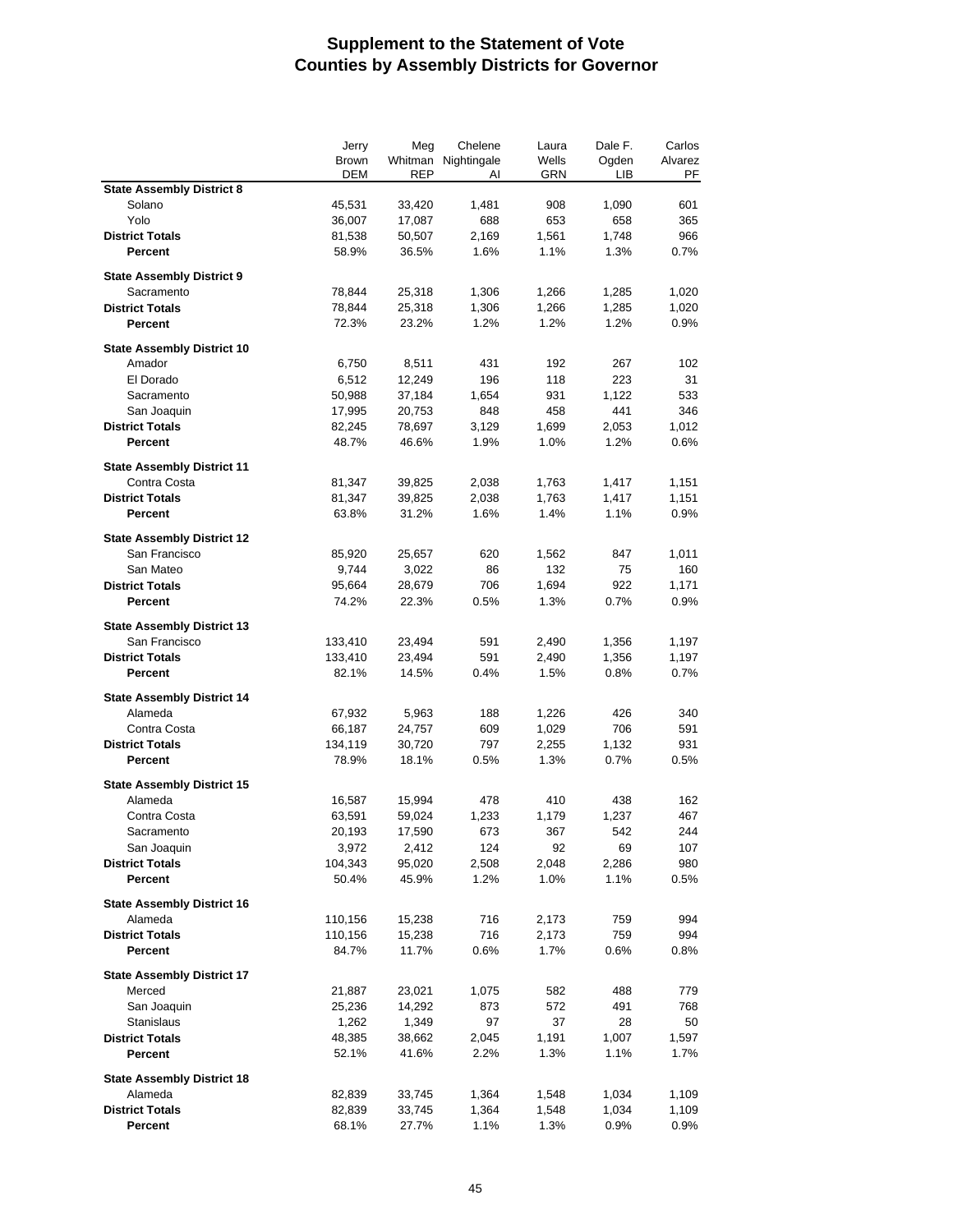|                                   | Jerry        | Meg        | Chelene     | Laura | Dale F. | Carlos     |
|-----------------------------------|--------------|------------|-------------|-------|---------|------------|
|                                   | <b>Brown</b> | Whitman    | Nightingale | Wells | Ogden   | Alvarez    |
|                                   | DEM          | <b>REP</b> | AI          | GRN   | LІВ     | PF         |
| <b>State Assembly District 19</b> |              |            |             |       |         |            |
| San Mateo                         | 90,797       | 42,502     | 982         | 1,647 | 1,164   | 687        |
| <b>District Totals</b>            | 90,797       | 42,502     | 982         | 1,647 | 1,164   | 687        |
| <b>Percent</b>                    | 65.9%        | 30.8%      | 0.7%        | 1.2%  | 0.8%    | 0.5%       |
|                                   |              |            |             |       |         |            |
| <b>State Assembly District 20</b> |              |            |             |       |         |            |
| Alameda                           | 62,676       | 33,007     | 948         | 966   | 989     | 602        |
| Santa Clara                       | 9,830        | 6,144      | 133         | 187   | 183     | 101        |
| <b>District Totals</b>            | 72,506       | 39,151     | 1,081       | 1,153 | 1,172   | 703        |
| Percent                           | 62.6%        | 33.8%      | 0.9%        | 1.0%  | 1.0%    | 0.6%       |
|                                   |              |            |             |       |         |            |
| <b>State Assembly District 21</b> |              |            |             |       |         |            |
| San Mateo                         | 45,429       | 23,688     | 400         | 670   | 707     | 350        |
| Santa Clara                       | 56,668       | 35,266     | 443         | 712   | 981     | 175        |
| <b>District Totals</b>            | 102,097      | 58,954     | 843         | 1,382 | 1,688   | 525        |
| <b>Percent</b>                    | 61.7%        | 35.6%      | 0.5%        | 0.8%  | 1.0%    | 0.3%       |
| <b>State Assembly District 22</b> |              |            |             |       |         |            |
| Santa Clara                       | 78,515       | 40,373     | 1,246       | 1,478 | 1,505   | 588        |
| <b>District Totals</b>            | 78,515       |            | 1,246       | 1,478 | 1,505   | 588        |
|                                   |              | 40,373     |             |       |         |            |
| Percent                           | 63.5%        | 32.6%      | 1.0%        | 1.2%  | 1.2%    | 0.5%       |
| <b>State Assembly District 23</b> |              |            |             |       |         |            |
| Santa Clara                       | 57,375       | 25,313     | 965         | 1,151 | 851     | 1,281      |
| <b>District Totals</b>            | 57,375       | 25,313     | 965         | 1,151 | 851     | 1,281      |
| Percent                           | 66.0%        | 29.1%      | 1.1%        | 1.3%  | 1.0%    | 1.5%       |
|                                   |              |            |             |       |         |            |
| <b>State Assembly District 24</b> |              |            |             |       |         |            |
| Santa Clara                       | 87,442       | 53,462     | 1,604       | 1,756 | 1,736   | 907        |
| <b>District Totals</b>            | 87,442       | 53,462     | 1,604       | 1,756 | 1,736   | 907        |
| Percent                           | 59.5%        | 36.4%      | 1.1%        | 1.2%  | 1.2%    | 0.6%       |
|                                   |              |            |             |       |         |            |
| <b>State Assembly District 25</b> |              |            |             |       |         |            |
| Calaveras                         | 7,737        | 10,655     | 617         | 271   | 373     | 154        |
| Madera                            | 6,393        | 12,164     | 645         | 353   | 242     | 175        |
| Mariposa                          | 3,077        | 4,513      | 298         | 136   | 138     | 69         |
| Mono                              | 2,028        | 2,079      | 84          | 88    | 86      | 35         |
| <b>Stanislaus</b>                 | 31,455       | 38,647     | 2,004       | 1,102 | 949     | 724        |
| Tuolumne                          | 9,023        | 11,963     | 646         | 317   | 354     | 134        |
| <b>District Totals</b>            | 59,713       | 80,021     | 4,294       | 2,267 | 2,142   | 1,291      |
| Percent                           | 39.9%        | 53.4%      | 2.9%        | 1.5%  | 1.4%    | 0.9%       |
|                                   |              |            |             |       |         |            |
| <b>State Assembly District 26</b> |              |            |             |       |         |            |
| San Joaquin                       | 30,420       | 34,542     | 1,703       | 793   | 880     | 679        |
| Stanislaus                        | 19,793       | 20,088     | 1,072       | 503   | 531     | 638        |
| <b>District Totals</b>            | 50,213       | 54,630     | 2,775       | 1,296 | 1,411   | 1,317      |
| Percent                           | 45.0%        | 48.9%      | 2.5%        | 1.2%  | 1.3%    | 1.2%       |
| <b>State Assembly District 27</b> |              |            |             |       |         |            |
| Monterey                          | 33,357       | 21,931     | 563         | 719   | 739     | 326        |
| Santa Clara                       |              |            | 196         | 153   | 253     |            |
|                                   | 9,513        | 8,890      |             |       |         | 110        |
| Santa Cruz                        | 59,002       | 21,571     | 962         | 1,526 | 1,122   | 511        |
| <b>District Totals</b>            | 101,872      | 52,392     | 1,721       | 2,398 | 2,114   | 947        |
| Percent                           | 63.1%        | 32.5%      | 1.1%        | 1.5%  | 1.3%    | 0.6%       |
| <b>State Assembly District 28</b> |              |            |             |       |         |            |
| Monterey                          | 26,658       | 13,188     | 622         | 541   | 398     | 853        |
| San Benito                        | 8,304        | 6,993      | 253         | 214   | 170     | 183        |
| Santa Clara                       |              |            | 293         |       |         |            |
| Santa Cruz                        | 14,679       | 9,247      | 164         | 248   | 198     | 200<br>217 |
|                                   | 8,105        | 2,819      |             | 157   | 93      |            |
| <b>District Totals</b>            | 57,746       | 32,247     | 1,332       | 1,160 | 859     | 1,453      |
| Percent                           | 60.9%        | 34.0%      | 1.4%        | 1.2%  | 0.9%    | 1.5%       |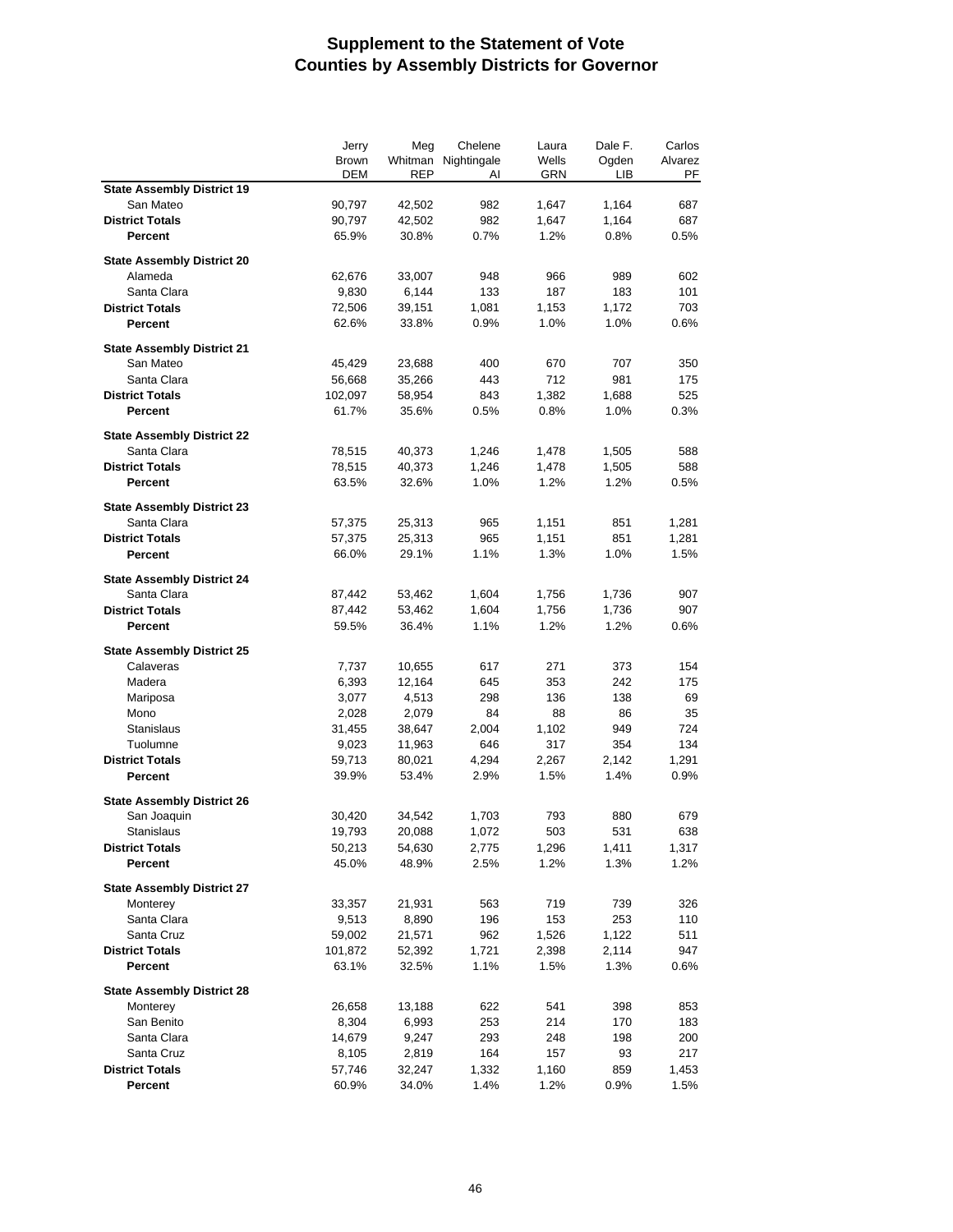|                                   | Jerry        | Meg    | Chelene             | Laura      | Dale F. | Carlos  |
|-----------------------------------|--------------|--------|---------------------|------------|---------|---------|
|                                   | <b>Brown</b> |        | Whitman Nightingale | Wells      | Ogden   | Alvarez |
|                                   | DEM          | REP    | AI                  | <b>GRN</b> | LІВ     | PF      |
| <b>State Assembly District 29</b> |              |        |                     |            |         |         |
| Fresno                            | 45,062       | 74,812 | 2,294               | 1,466      | 1,242   | 778     |
| Madera                            | 6,135        | 7,123  | 301                 | 158        | 173     | 262     |
| Tulare                            | 0            | 0      | 0                   | 0          | 0       | 0       |
| <b>District Totals</b>            | 51,197       | 81,935 | 2,595               | 1,624      | 1,415   | 1,040   |
| Percent                           | 36.6%        | 58.6%  | 1.9%                | 1.2%       | 1.0%    | 0.7%    |
| <b>State Assembly District 30</b> |              |        |                     |            |         |         |
| Fresno                            | 3,281        | 5,255  | 249                 | 106        | 85      | 125     |
| Kern                              | 14,079       | 6,565  | 473                 | 279        | 223     | 838     |
| Kings                             | 10,607       | 13,868 | 765                 | 342        | 298     | 444     |
| Tulare                            | 2,080        | 2,635  | 123                 | 51         | 28      | 108     |
| <b>District Totals</b>            | 30,047       | 28,323 | 1,610               | 778        | 634     | 1,515   |
| <b>Percent</b>                    | 47.8%        | 45.0%  | 2.6%                | 1.2%       | 1.0%    | 2.4%    |
|                                   |              |        |                     |            |         |         |
| <b>State Assembly District 31</b> |              |        |                     |            |         |         |
| Fresno                            | 37,400       | 24,713 | 1,022               | 960        | 564     | 1,238   |
| Tulare                            | 2,348        | 2,054  | 94                  | 64         | 24      | 115     |
| <b>District Totals</b>            | 39,748       | 26,767 | 1,116               | 1,024      | 588     | 1,353   |
| Percent                           | 56.3%        | 37.9%  | 1.6%                | 1.5%       | 0.8%    | 1.9%    |
|                                   |              |        |                     |            |         |         |
| <b>State Assembly District 32</b> |              |        |                     |            |         |         |
| Kern                              | 46,186       | 84,489 | 4,189               | 1,787      | 2,747   | 1,321   |
| San Bernardino                    | 132          | 256    | 33                  | 13         | 21      | 11      |
| <b>District Totals</b>            | 46,318       | 84,745 | 4,222               | 1,800      | 2,768   | 1,332   |
| <b>Percent</b>                    | 32.8%        | 60.0%  | 3.0%                | 1.3%       | 2.0%    | 0.9%    |
|                                   |              |        |                     |            |         |         |
| <b>State Assembly District 33</b> |              |        |                     |            |         |         |
| San Luis Obispo                   | 47,663       | 52,056 | 1,916               | 1,563      | 1,847   | 606     |
| Santa Barbara                     | 17,147       | 25,148 | 1,159               | 713        | 783     | 549     |
| <b>District Totals</b>            | 64,810       | 77,204 | 3,075               | 2,276      | 2,630   | 1,155   |
| Percent                           | 42.9%        | 51.1%  | 2.0%                | 1.5%       | 1.7%    | 0.8%    |
| <b>State Assembly District 34</b> |              |        |                     |            |         |         |
| Inyo                              | 3,008        | 3,406  | 277                 | 114        | 112     | 49      |
| Kern                              | 3,082        | 5,193  | 601                 | 182        | 290     | 133     |
| San Bernardino                    | 4,519        | 5,535  | 593                 | 217        | 300     | 182     |
| Tulare                            | 26,179       | 41,572 | 1,842               | 843        | 734     | 702     |
| <b>District Totals</b>            | 36,788       | 55,706 | 3,313               | 1,356      | 1,436   | 1,066   |
| <b>Percent</b>                    | 36.9%        | 55.9%  | 3.3%                | 1.4%       | 1.4%    | 1.1%    |
|                                   |              |        |                     |            |         |         |
| <b>State Assembly District 35</b> |              |        |                     |            |         |         |
| Santa Barbara                     | 47,864       | 34,467 | 858                 | 1,121      | 1,148   | 653     |
| Ventura                           | 32,709       | 22,957 | 1,042               | 887        | 944     | 727     |
| <b>District Totals</b>            | 80,573       | 57,424 | 1,900               | 2,008      | 2,092   | 1,380   |
| Percent                           | 55.4%        | 39.5%  | 1.3%                | 1.4%       | 1.4%    | 0.9%    |
|                                   |              |        |                     |            |         |         |
| <b>State Assembly District 36</b> |              |        |                     |            |         |         |
| Los Angeles                       | 34,743       | 37,143 | 3,173               | 1,076      | 1,589   | 1,087   |
| San Bernardino                    | 15,754       | 20,827 | 1,558               | 652        | 1,016   | 638     |
| <b>District Totals</b>            | 50,497       | 57,970 | 4,731               | 1,728      | 2,605   | 1,725   |
| Percent                           | 42.3%        | 48.6%  | 4.0%                | 1.4%       | 2.2%    | 1.4%    |
|                                   |              |        |                     |            |         |         |
| <b>State Assembly District 37</b> |              |        |                     |            |         |         |
| Kern                              | 0            | 2      | 0                   | 0          | 2       | 0       |
| Los Angeles                       | 10,080       | 12,468 | 491                 | 403        | 487     | 178     |
| Ventura                           | 57,737       | 76,672 | 2,068               | 1,711      | 2,420   | 757     |
| <b>District Totals</b>            | 67,817       | 89,142 | 2,559               | 2,114      | 2,909   | 935     |
| Percent                           | 41.0%        | 53.9%  | 1.5%                | 1.3%       | 1.8%    | 0.6%    |
| <b>State Assembly District 38</b> |              |        |                     |            |         |         |
| Los Angeles                       | 55,458       | 67,336 | 2,119               | 1,355      | 2,707   | 726     |
| Ventura                           | 10,109       | 15,702 | 534                 | 289        | 687     | 129     |
| <b>District Totals</b>            | 65,567       | 83,038 | 2,653               | 1,644      | 3,394   | 855     |
| Percent                           | 41.7%        | 52.8%  | 1.7%                | 1.0%       | 2.2%    | 0.5%    |
|                                   |              |        |                     |            |         |         |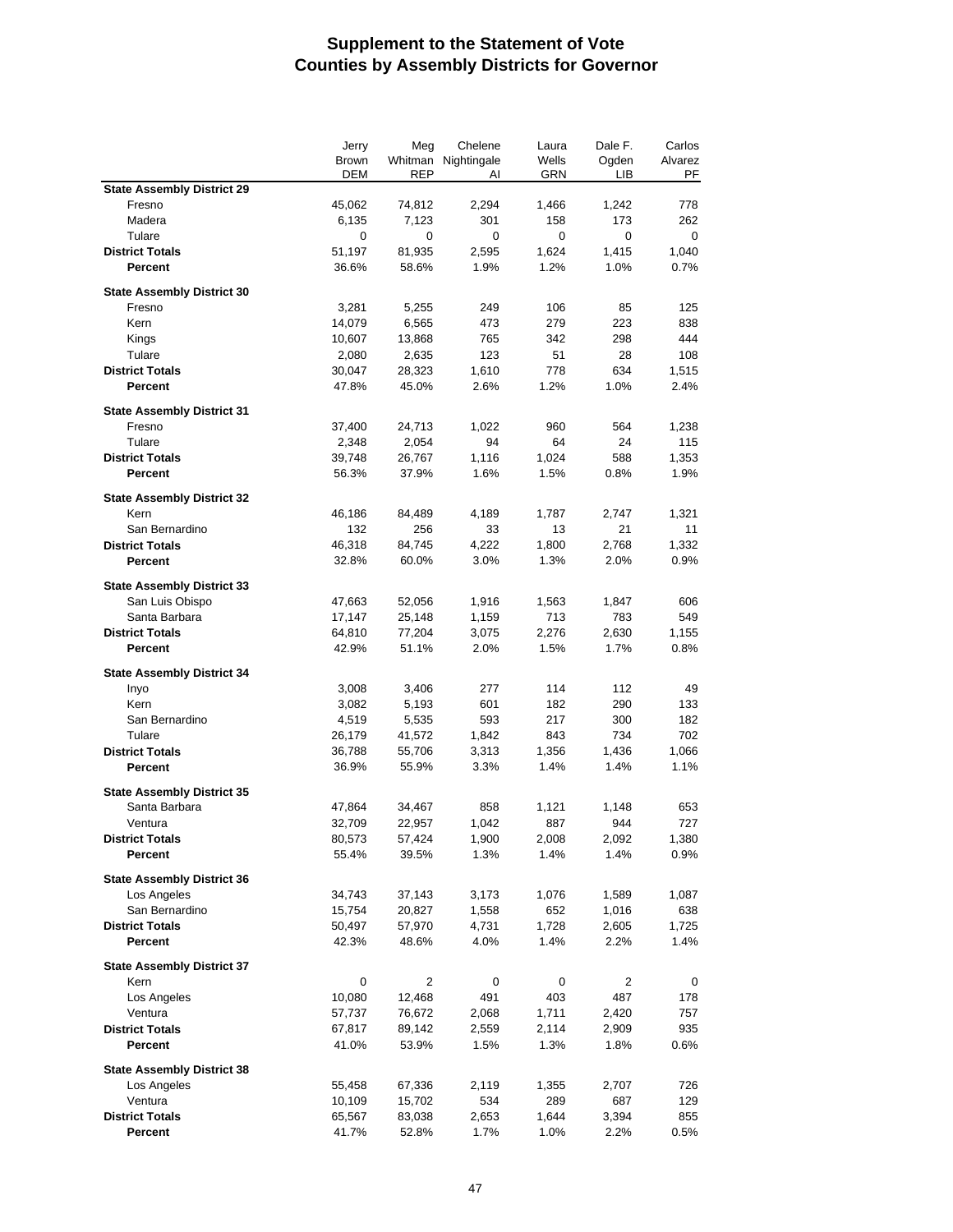|                                   | Jerry        | Meg        | Chelene             | Laura | Dale F. | Carlos  |
|-----------------------------------|--------------|------------|---------------------|-------|---------|---------|
|                                   | <b>Brown</b> |            | Whitman Nightingale | Wells | Ogden   | Alvarez |
|                                   | <b>DEM</b>   | <b>REP</b> | AI                  | GRN   | LІВ     | PF      |
| <b>State Assembly District 39</b> |              |            |                     |       |         |         |
| Los Angeles                       | 43,729       | 13,965     | 768                 | 870   | 1,088   | 1,445   |
| <b>District Totals</b>            | 43,729       | 13,965     | 768                 | 870   | 1,088   | 1,445   |
| Percent                           | 70.7%        | 22.6%      | 1.2%                | 1.4%  | 1.8%    | 2.3%    |
|                                   |              |            |                     |       |         |         |
| <b>State Assembly District 40</b> |              |            |                     |       |         |         |
| Los Angeles                       | 58,624       | 36,058     | 1,287               | 1,289 | 1,644   | 980     |
| <b>District Totals</b>            | 58,624       | 36,058     | 1,287               | 1,289 | 1,644   | 980     |
| Percent                           | 58.7%        | 36.1%      | 1.3%                | 1.3%  | 1.6%    | 1.0%    |
| <b>State Assembly District 41</b> |              |            |                     |       |         |         |
| Los Angeles                       | 74,141       | 45,667     | 811                 | 1,083 | 1,499   | 394     |
| Ventura                           | 17,245       | 12,751     | 486                 | 428   | 494     | 454     |
| <b>District Totals</b>            | 91,386       | 58,418     | 1,297               | 1,511 | 1,993   | 848     |
| Percent                           |              |            |                     |       |         | 0.5%    |
|                                   | 58.8%        | 37.6%      | 0.8%                | 1.0%  | 1.3%    |         |
| <b>State Assembly District 42</b> |              |            |                     |       |         |         |
| Los Angeles                       | 107,446      | 44,254     | 1,028               | 1,433 | 1,948   | 595     |
| <b>District Totals</b>            | 107,446      | 44,254     | 1,028               | 1,433 | 1,948   | 595     |
| Percent                           | 68.6%        | 28.2%      | 0.7%                | 0.9%  | 1.2%    | 0.4%    |
|                                   |              |            |                     |       |         |         |
| <b>State Assembly District 43</b> |              |            |                     |       |         |         |
| Los Angeles                       | 66,966       | 34,244     | 1,216               | 1,660 | 1,732   | 847     |
| <b>District Totals</b>            | 66,966       | 34,244     | 1,216               | 1,660 | 1,732   | 847     |
| Percent                           | 62.8%        | 32.1%      | 1.1%                | 1.6%  | 1.6%    | 0.8%    |
|                                   |              |            |                     |       |         |         |
| <b>State Assembly District 44</b> |              |            |                     |       |         |         |
| Los Angeles                       | 83,308       | 47,665     | 1,302               | 1,368 | 2,008   | 862     |
| <b>District Totals</b>            | 83,308       | 47,665     | 1,302               | 1,368 | 2,008   | 862     |
| Percent                           | 61.0%        | 34.9%      | 1.0%                | 1.0%  | 1.5%    | 0.6%    |
| <b>State Assembly District 45</b> |              |            |                     |       |         |         |
| Los Angeles                       | 54,900       | 10,786     | 687                 | 1,050 | 1,189   | 1,348   |
| <b>District Totals</b>            | 54,900       | 10,786     | 687                 | 1,050 | 1,189   | 1,348   |
| Percent                           | 78.5%        | 15.4%      | 1.0%                | 1.5%  | 1.7%    | 1.9%    |
|                                   |              |            |                     |       |         |         |
| <b>State Assembly District 46</b> |              |            |                     |       |         |         |
| Los Angeles                       | 39,151       | 6,099      | 436                 | 536   | 335     | 1,092   |
| <b>District Totals</b>            | 39,151       | 6,099      | 436                 | 536   | 335     | 1,092   |
| Percent                           | 82.2%        | 12.8%      | 0.9%                | 1.1%  | 0.7%    | 2.3%    |
|                                   |              |            |                     |       |         |         |
| <b>State Assembly District 47</b> |              |            |                     |       |         |         |
| Los Angeles                       | 102,850      | 20,744     | 881                 | 1,168 | 1,359   | 813     |
| <b>District Totals</b>            | 102,850      | 20,744     | 881                 | 1,168 | 1,359   | 813     |
| <b>Percent</b>                    | 80.5%        | 16.2%      | 0.7%                | 0.9%  | 1.1%    | 0.6%    |
| <b>State Assembly District 48</b> |              |            |                     |       |         |         |
| Los Angeles                       | 56,778       | 5,620      | 638                 | 604   | 486     | 1,133   |
| <b>District Totals</b>            | 56,778       | 5,620      | 638                 | 604   | 486     | 1,133   |
| Percent                           | 87.0%        | 8.6%       | 1.0%                | 0.9%  | 0.7%    | 1.7%    |
|                                   |              |            |                     |       |         |         |
| <b>State Assembly District 49</b> |              |            |                     |       |         |         |
| Los Angeles                       | 45,478       | 24,471     | 878                 | 1,104 | 879     | 980     |
| <b>District Totals</b>            | 45,478       | 24,471     | 878                 | 1,104 | 879     | 980     |
| Percent                           | 61.6%        | 33.2%      | 1.2%                | 1.5%  | 1.2%    | 1.3%    |
|                                   |              |            |                     |       |         |         |
| <b>State Assembly District 50</b> |              |            |                     |       |         |         |
| Los Angeles                       | 46,636       | 13,773     | 858                 | 736   | 781     | 1,313   |
| <b>District Totals</b>            | 46,636       | 13,773     | 858                 | 736   | 781     | 1,313   |
| Percent                           | 72.8%        | 21.5%      | 1.3%                | 1.1%  | 1.2%    | 2.0%    |
|                                   |              |            |                     |       |         |         |
| <b>State Assembly District 51</b> |              |            |                     |       |         |         |
| Los Angeles                       | 71,889       | 18,197     | 1,028               | 991   | 1,449   | 1,118   |
| <b>District Totals</b>            | 71,889       | 18,197     | 1,028               | 991   | 1,449   | 1,118   |
| Percent                           | 75.9%        | 19.2%      | 1.1%                | 1.0%  | 1.5%    | 1.2%    |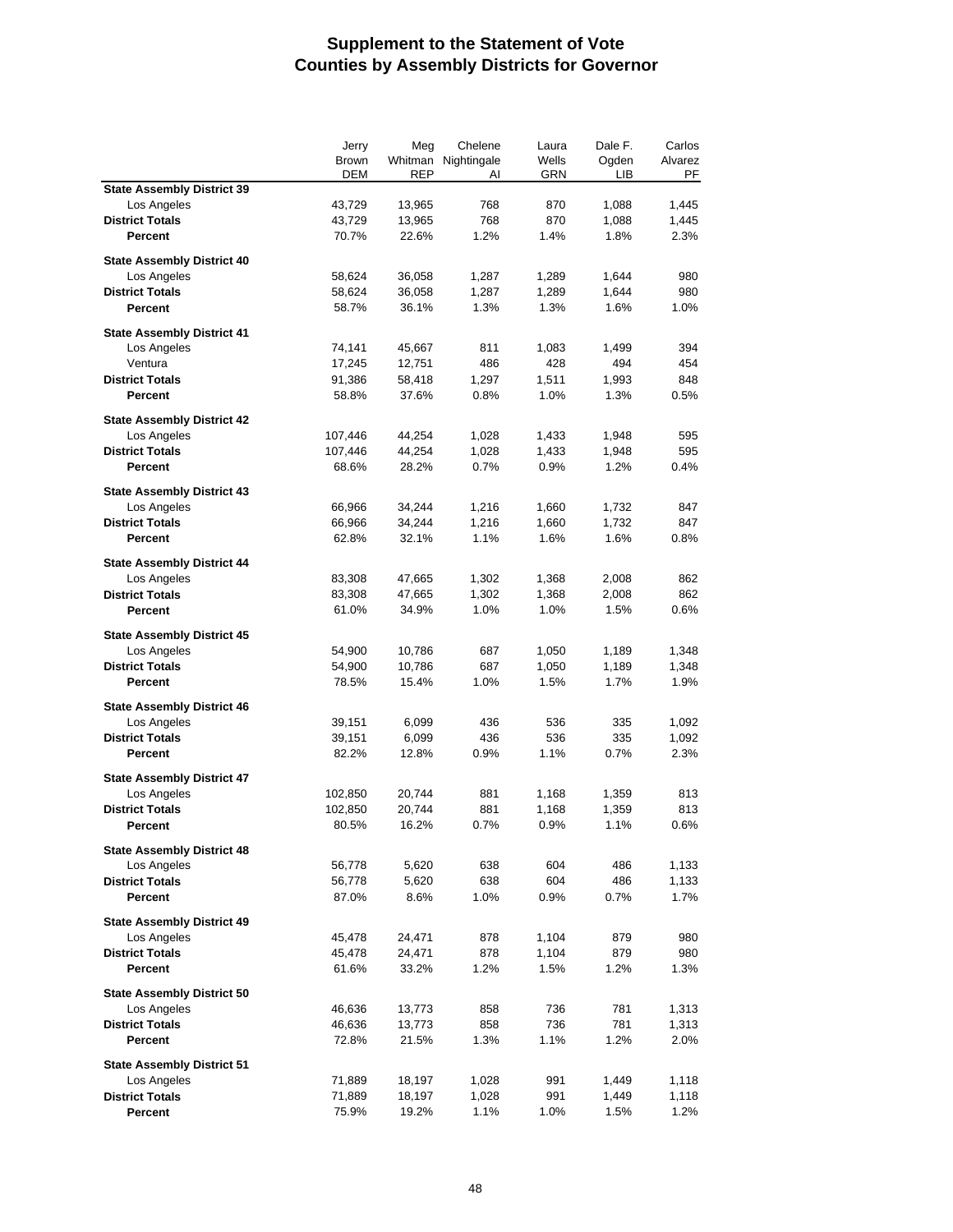|                                   | Jerry      | Meg        | Chelene             | Laura | Dale F. | Carlos  |
|-----------------------------------|------------|------------|---------------------|-------|---------|---------|
|                                   | Brown      |            | Whitman Nightingale | Wells | Ogden   | Alvarez |
|                                   | <b>DEM</b> | <b>REP</b> | AI                  | GRN   | LІВ     | PF      |
| <b>State Assembly District 52</b> |            |            |                     |       |         |         |
| Los Angeles                       | 51,081     | 5,113      | 557                 | 594   | 310     | 1,171   |
| <b>District Totals</b>            | 51,081     | 5,113      | 557                 | 594   | 310     | 1,171   |
| Percent                           | 86.8%      | 8.7%       | 0.9%                | 1.0%  | 0.5%    | 2.0%    |
|                                   |            |            |                     |       |         |         |
| <b>State Assembly District 53</b> |            |            |                     |       |         |         |
| Los Angeles                       | 84,698     | 66,124     | 1,870               | 1,802 | 2,844   | 771     |
| <b>District Totals</b>            | 84,698     | 66,124     | 1,870               | 1,802 | 2,844   | 771     |
| Percent                           | 53.6%      | 41.8%      | 1.2%                | 1.1%  | 1.8%    | 0.5%    |
| <b>State Assembly District 54</b> |            |            |                     |       |         |         |
| Los Angeles                       | 73,379     | 57,543     | 1,954               | 1,778 | 2,504   | 947     |
| <b>District Totals</b>            | 73,379     | 57,543     | 1,954               | 1,778 | 2,504   | 947     |
|                                   |            |            |                     |       |         |         |
| Percent                           | 53.1%      | 41.7%      | 1.4%                | 1.3%  | 1.8%    | 0.7%    |
| <b>State Assembly District 55</b> |            |            |                     |       |         |         |
| Los Angeles                       | 60,280     | 26,874     | 1,597               | 1,501 | 1,289   | 1,190   |
| <b>District Totals</b>            | 60,280     | 26,874     | 1,597               | 1,501 | 1,289   | 1,190   |
| Percent                           | 65.0%      | 29.0%      | 1.7%                | 1.6%  | 1.4%    | 1.3%    |
|                                   |            |            |                     |       |         |         |
| <b>State Assembly District 56</b> |            |            |                     |       |         |         |
| Los Angeles                       | 44,924     | 25,156     | 1,317               | 940   | 1,204   | 1,156   |
| Orange                            | 8,118      | 8,550      | 368                 | 250   | 389     | 208     |
| <b>District Totals</b>            | 53,042     | 33,706     | 1,685               | 1,190 | 1,593   | 1,364   |
| <b>Percent</b>                    | 57.3%      | 36.4%      | 1.8%                | 1.3%  | 1.7%    | 1.5%    |
|                                   |            |            |                     |       |         |         |
| <b>State Assembly District 57</b> |            |            |                     |       |         |         |
| Los Angeles                       | 53,289     | 26,851     | 1,358               | 1,196 | 1,641   | 1,338   |
| <b>District Totals</b>            | 53,289     | 26,851     | 1,358               | 1,196 | 1,641   | 1,338   |
| Percent                           | 62.2%      | 31.3%      | 1.6%                | 1.4%  | 1.9%    | 1.6%    |
|                                   |            |            |                     |       |         |         |
| <b>State Assembly District 58</b> |            |            |                     |       |         |         |
| Los Angeles                       | 60,638     | 30,052     | 1,331               | 1,060 | 1,110   | 1,493   |
| <b>District Totals</b>            | 60,638     | 30,052     | 1,331               | 1,060 | 1,110   | 1,493   |
| Percent                           | 63.4%      | 31.4%      | 1.4%                | 1.1%  | 1.2%    | 1.6%    |
| <b>State Assembly District 59</b> |            |            |                     |       |         |         |
| Los Angeles                       | 35,484     | 39,987     | 1,339               | 849   | 1,613   | 472     |
| San Bernardino                    | 26,222     | 39,822     | 3,056               | 953   | 1,785   | 702     |
| <b>District Totals</b>            | 61,706     | 79,809     | 4,395               | 1,802 | 3,398   | 1,174   |
| Percent                           | 40.5%      | 52.4%      | 2.9%                | 1.2%  | 2.2%    | 0.8%    |
|                                   |            |            |                     |       |         |         |
| <b>State Assembly District 60</b> |            |            |                     |       |         |         |
| Los Angeles                       | 23,385     | 26,825     | 916                 | 495   | 879     | 422     |
| Orange                            | 18,732     | 40,650     | 1,111               | 597   | 1,267   | 414     |
| San Bernardino                    | 8,771      | 12,020     | 413                 | 221   | 461     | 172     |
| <b>District Totals</b>            | 50,888     | 79,495     | 2,440               | 1,313 | 2,607   | 1,008   |
| Percent                           | 36.9%      | 57.7%      | 1.8%                | 1.0%  | 1.9%    | 0.7%    |
|                                   |            |            |                     |       |         |         |
| <b>State Assembly District 61</b> |            |            |                     |       |         |         |
| Los Angeles                       | 15,849     | 6,424      | 470                 | 432   | 336     | 444     |
| San Bernardino                    | 27,200     | 21,259     | 1,184               | 894   | 1,038   | 853     |
| <b>District Totals</b>            | 43,049     | 27,683     | 1,654               | 1,326 | 1,374   | 1,297   |
| Percent                           | 56.4%      | 36.2%      | 2.2%                | 1.7%  | 1.8%    | 1.7%    |
|                                   |            |            |                     |       |         |         |
| <b>State Assembly District 62</b> |            |            |                     |       |         |         |
| San Bernardino                    | 43,976     | 17,651     | 1,567               | 1,034 | 1,193   | 1,685   |
| <b>District Totals</b>            | 43,976     | 17,651     | 1,567               | 1,034 | 1,193   | 1,685   |
| Percent                           | 65.5%      | 26.3%      | 2.3%                | 1.5%  | 1.8%    | 2.5%    |
|                                   |            |            |                     |       |         |         |
| <b>State Assembly District 63</b> |            |            |                     |       |         |         |
| Riverside                         | 1,229      | 1,110      | 65                  | 20    | 50      | 36      |
| San Bernardino                    | 58,295     | 63,891     | 3,156               | 1,683 | 3,216   | 1,208   |
| <b>District Totals</b>            | 59,524     | 65,001     | 3,221               | 1,703 | 3,266   | 1,244   |
| Percent                           | 44.4%      | 48.5%      | 2.4%                | 1.3%  | 2.4%    | 0.9%    |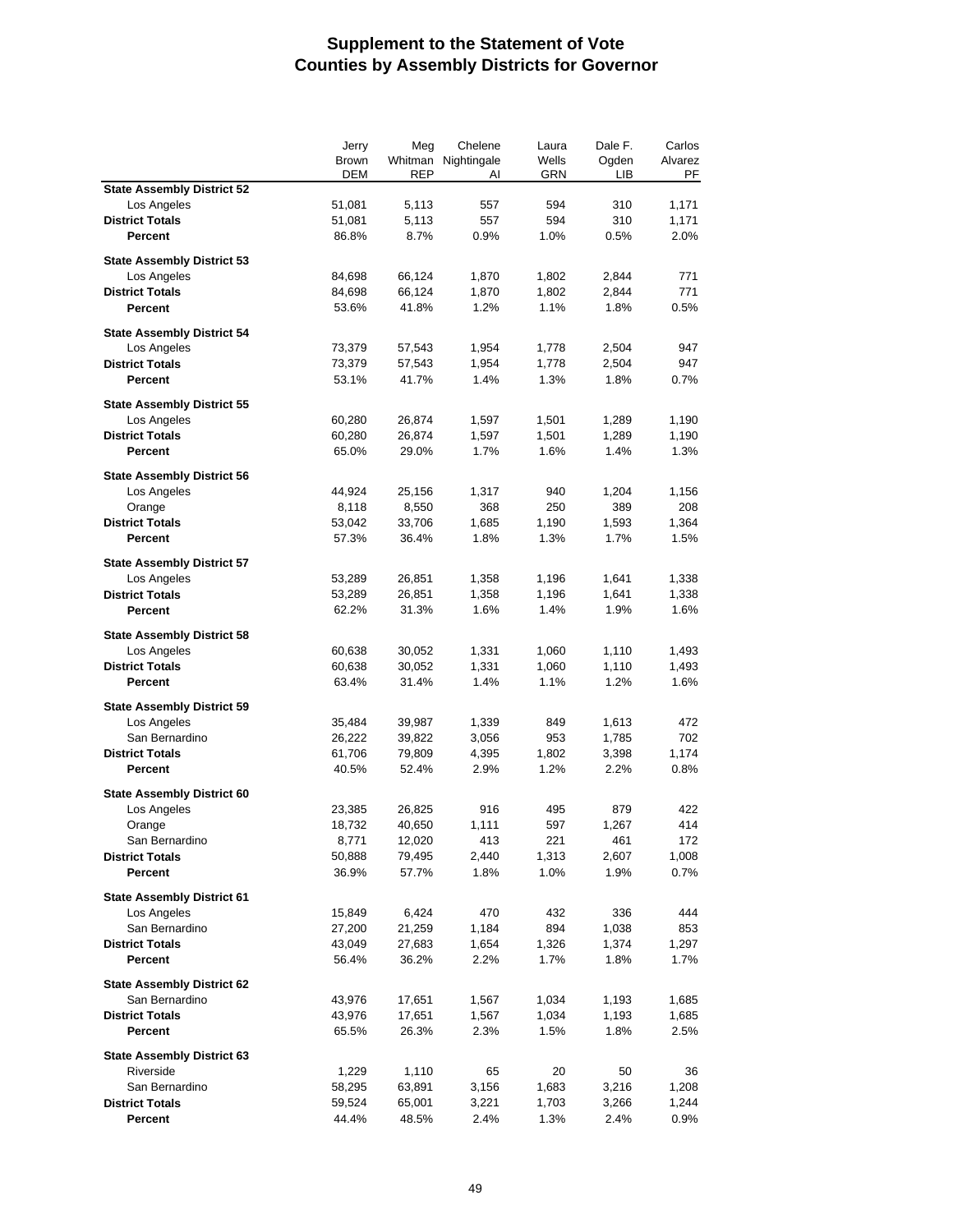|                                   | Jerry      | Meg<br>Chelene | Laura               | Dale F. | Carlos |         |
|-----------------------------------|------------|----------------|---------------------|---------|--------|---------|
|                                   | Brown      |                | Whitman Nightingale | Wells   | Ogden  | Alvarez |
|                                   | <b>DEM</b> | <b>REP</b>     | AI                  | GRN     | LІВ    | PF      |
| <b>State Assembly District 64</b> |            |                |                     |         |        |         |
| Riverside                         | 59,675     | 73,620         | 3,321               | 1,460   | 2,687  | 1,106   |
| <b>District Totals</b>            | 59,675     | 73,620         | 3,321               | 1,460   | 2,687  | 1,106   |
| Percent                           | 42.1%      | 51.9%          | 2.3%                | 1.0%    | 1.9%   | 0.8%    |
|                                   |            |                |                     |         |        |         |
| <b>State Assembly District 65</b> |            |                |                     |         |        |         |
| Riverside                         | 45,475     | 51,859         | 3,512               | 1,472   | 2,321  | 1,323   |
| San Bernardino                    | 12,709     | 20,956         | 1,777               | 651     | 942    | 327     |
| <b>District Totals</b>            | 58,184     | 72,815         | 5,289               | 2,123   | 3,263  | 1,650   |
| Percent                           | 40.6%      | 50.8%          | 3.7%                | 1.5%    | 2.3%   | 1.2%    |
| <b>State Assembly District 66</b> |            |                |                     |         |        |         |
| Riverside                         |            |                | 2,777               |         |        |         |
|                                   | 39,349     | 56,971         |                     | 1,250   | 2,509  | 1,192   |
| San Diego                         | 8,719      | 20,944         | 885                 | 309     | 626    | 221     |
| <b>District Totals</b>            | 48,068     | 77,915         | 3,662               | 1,559   | 3,135  | 1,413   |
| <b>Percent</b>                    | 35.4%      | 57.4%          | 2.7%                | 1.1%    | 2.3%   | 1.0%    |
| <b>State Assembly District 67</b> |            |                |                     |         |        |         |
| Orange                            | 54,000     | 83,603         | 2,597               | 2,325   | 2,974  | 871     |
| <b>District Totals</b>            | 54,000     | 83,603         | 2,597               | 2,325   | 2,974  | 871     |
| <b>Percent</b>                    | 36.9%      | 57.1%          | 1.8%                | 1.6%    | 2.0%   | 0.6%    |
|                                   |            |                |                     |         |        |         |
| <b>State Assembly District 68</b> |            |                |                     |         |        |         |
| Orange                            | 43,842     | 58,263         | 2,061               | 1,486   | 2,543  | 1,019   |
| <b>District Totals</b>            | 43,842     | 58,263         | 2,061               | 1,486   | 2,543  | 1,019   |
| Percent                           | 40.1%      | 53.3%          | 1.9%                | 1.4%    | 2.3%   | 0.9%    |
|                                   |            |                |                     |         |        |         |
| <b>State Assembly District 69</b> |            |                |                     |         |        |         |
| Orange                            | 33,790     | 19,916         | 976                 | 880     | 1,096  | 1,642   |
| <b>District Totals</b>            | 33,790     | 19,916         | 976                 | 880     | 1,096  | 1,642   |
| Percent                           | 58.0%      | 34.2%          | 1.7%                | 1.5%    | 1.9%   | 2.8%    |
|                                   |            |                |                     |         |        |         |
| <b>State Assembly District 70</b> |            |                |                     |         |        |         |
| Orange                            | 62,890     | 95,337         | 2,323               | 1,646   | 3,242  | 656     |
| <b>District Totals</b>            | 62,890     | 95,337         | 2,323               | 1,646   | 3,242  | 656     |
| <b>Percent</b>                    | 37.9%      | 57.4%          | 1.4%                | 1.0%    | 2.0%   | 0.4%    |
| <b>State Assembly District 71</b> |            |                |                     |         |        |         |
| Orange                            | 31,799     | 69,153         | 1,868               | 939     | 2,460  | 482     |
| Riverside                         |            |                |                     | 521     |        | 509     |
|                                   | 21,278     | 27,455         | 1,191               |         | 1,181  |         |
| <b>District Totals</b>            | 53,077     | 96,608         | 3,059               | 1,460   | 3,641  | 991     |
| Percent                           | 33.4%      | 60.8%          | 1.9%                | 0.9%    | 2.3%   | 0.6%    |
| <b>State Assembly District 72</b> |            |                |                     |         |        |         |
| Orange                            | 45,167     | 66,266         | 2,410               | 1,455   | 2,586  | 1,404   |
| <b>District Totals</b>            | 45,167     | 66,266         | 2,410               | 1,455   | 2,586  | 1,404   |
| Percent                           | 37.9%      | 55.6%          | 2.0%                | 1.2%    | 2.2%   | 1.2%    |
|                                   |            |                |                     |         |        |         |
| <b>State Assembly District 73</b> |            |                |                     |         |        |         |
| Orange                            | 30,325     | 58,140         | 1,439               | 1,057   | 1,957  | 389     |
| San Diego                         | 19,850     | 25,024         | 1,282               | 859     | 1,055  | 487     |
| <b>District Totals</b>            | 50,175     | 83,164         | 2,721               | 1,916   | 3,012  | 876     |
| Percent                           | 35.4%      | 58.6%          | 1.9%                | 1.4%    | 2.1%   | 0.6%    |
|                                   |            |                |                     |         |        |         |
| <b>State Assembly District 74</b> |            |                |                     |         |        |         |
| San Diego                         | 63,171     | 91,154         | 3,200               | 1,800   | 3,380  | 1,011   |
| <b>District Totals</b>            | 63,171     | 91,154         | 3,200               | 1,800   | 3,380  | 1,011   |
| Percent                           | 38.6%      | 55.7%          | 2.0%                | 1.1%    | 2.1%   | 0.6%    |
|                                   |            |                |                     |         |        |         |
| <b>State Assembly District 75</b> |            |                |                     |         |        |         |
| San Diego                         | 66,204     | 94,543         | 2,345               | 1,692   | 2,699  | 844     |
| <b>District Totals</b>            | 66,204     | 94,543         | 2,345               | 1,692   | 2,699  | 844     |
| Percent                           | 39.3%      | 56.2%          | 1.4%                | 1.0%    | 1.6%   | 0.5%    |